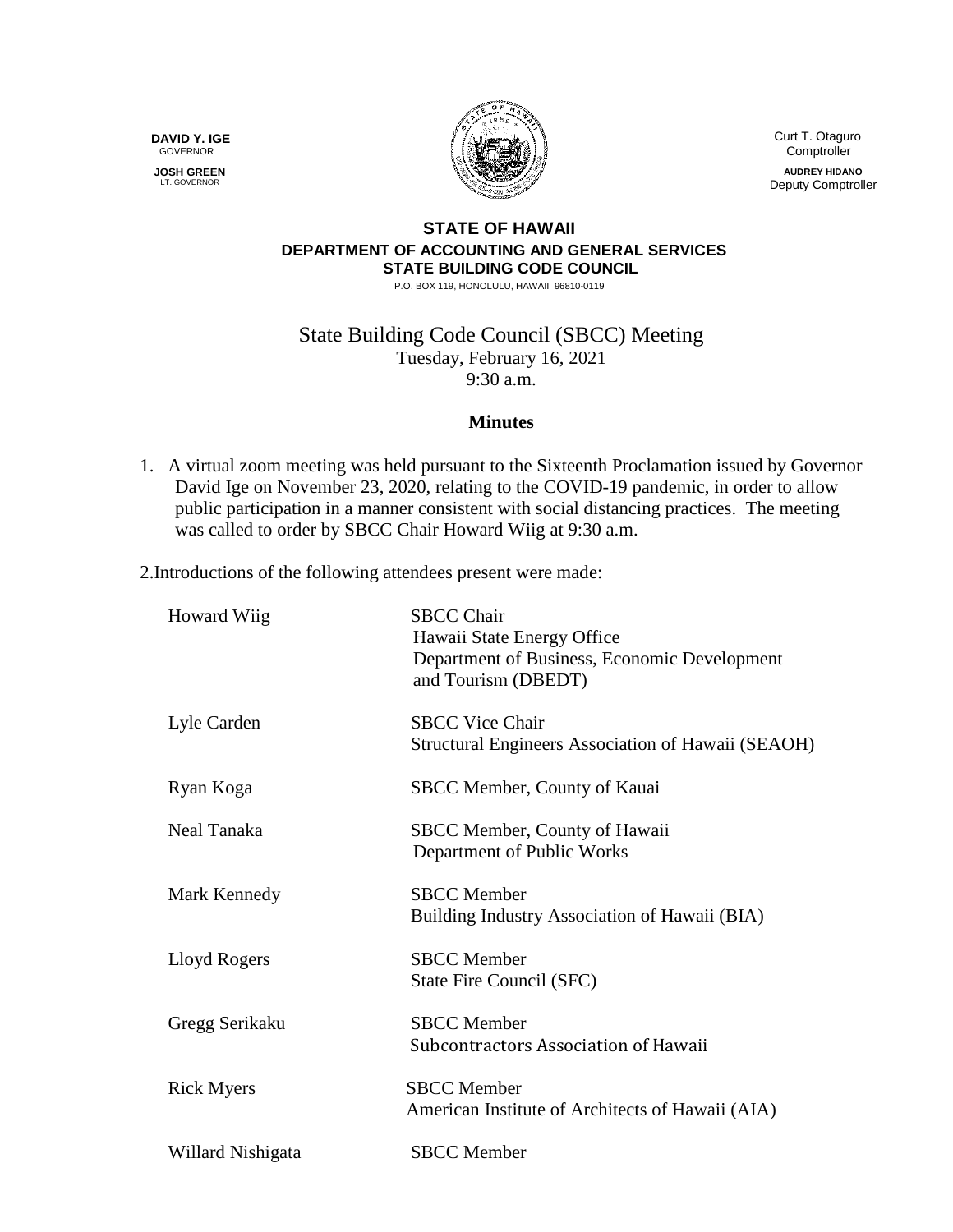| Lance Nakamura              | Department of Planning and Permitting (DPP)<br>City and County of Honolulu<br><b>SBCC</b> Member<br><b>Assistant Administrator</b><br>Department of Public Works, County of Maui |
|-----------------------------|----------------------------------------------------------------------------------------------------------------------------------------------------------------------------------|
| <b>Members Not Present:</b> |                                                                                                                                                                                  |
| Dennis Mendoza              | <b>SBCC</b> Member<br><b>Elevator Division</b><br>Department of Labor and Industrial Relations (DLIR)                                                                            |
| <b>Other Attendees</b>      |                                                                                                                                                                                  |
| Dean Au                     | Hawaii Regional Council of Carpenters                                                                                                                                            |
| <b>Richard Beall</b>        | Managing Principal, Beall & Associates, Inc.                                                                                                                                     |
| Kika Bukoski                | Plumbers and Fitters Local 675                                                                                                                                                   |
| Francis DeGracia            | United Brotherhood of Carpenters<br>and Joiners of America                                                                                                                       |
| <b>Christopher Delaunay</b> | Pacific Resource Partnership                                                                                                                                                     |
| Stella Kam                  | Deputy Attorney General (DAG)                                                                                                                                                    |
| Joy Kimura                  | Hawaii Laborers and Employers Cooperation and Education<br>Trust Fund (LECET), Government Affairs and Compliance                                                                 |
| Nathaniel Kinney            | Executive Director, Hawaii Construction Alliance                                                                                                                                 |
| Ryan Kobayashi              | Laborers International Union of North America<br>Local 36                                                                                                                        |
| Darryl Oliveira             | HPM Building Supply (HPM)                                                                                                                                                        |
| Dwight Perkins              | <b>International Association of Plumbing</b><br>and Mechanical Officials (IAPMO)                                                                                                 |
| D.J. Nunez                  | IAPMO (Field Manager)                                                                                                                                                            |
| Robyn Fisher                | <b>IAPMO</b>                                                                                                                                                                     |
| Kraig Stevenson             | International Code Council (ICC)                                                                                                                                                 |
| Gail Suzuki-Jones           | <b>HSEO</b>                                                                                                                                                                      |
| <b>Brian</b> Lee            | <b>LECET</b>                                                                                                                                                                     |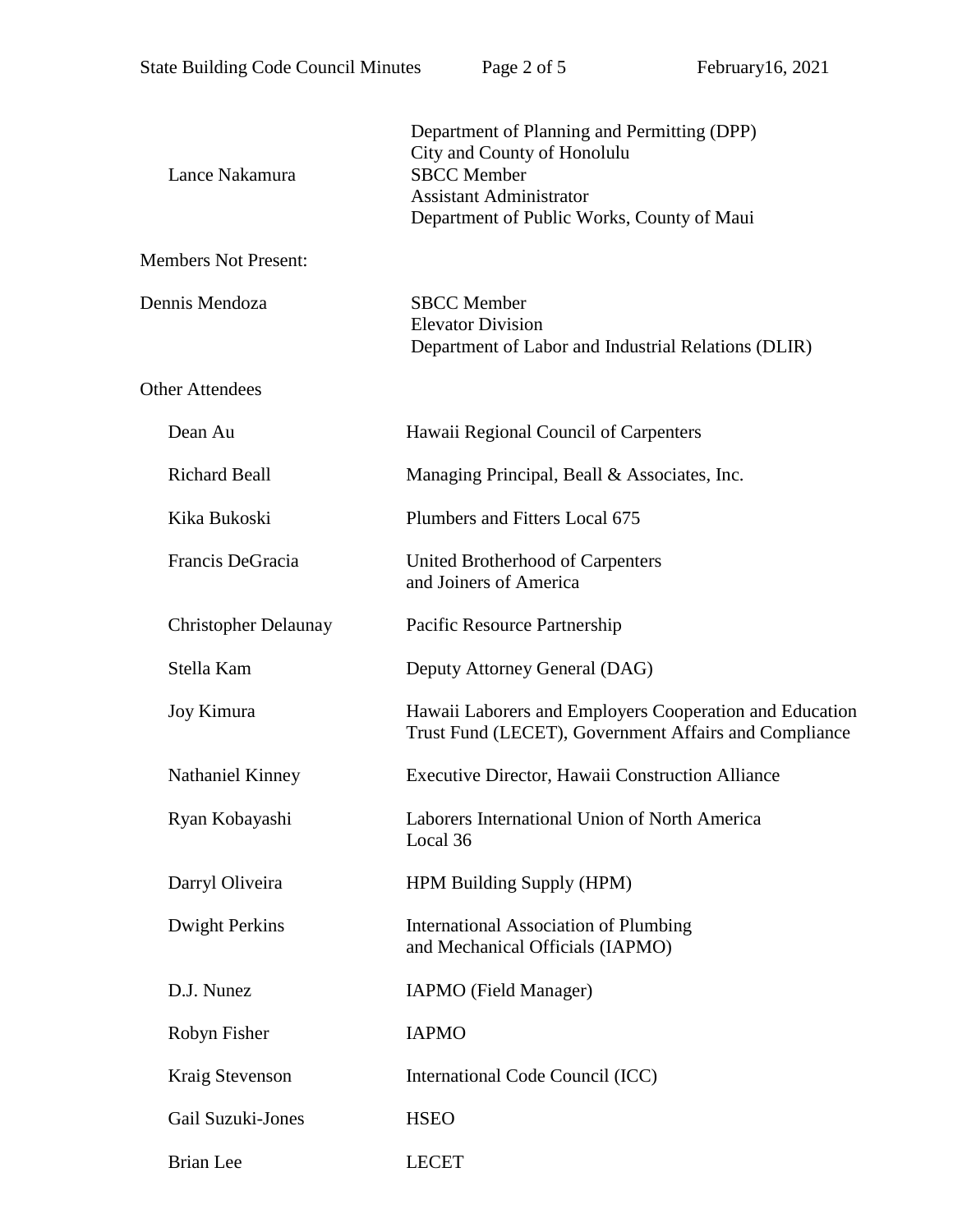| <b>Bill Brizee</b> | Architect, AHL Design                                                 |
|--------------------|-----------------------------------------------------------------------|
| John Friedel       | Department of Planning and Permitting, City and County of<br>Honolulu |

3. Discussion of Public Comments and Written Testimony Procedures

Chair Wiig reminded the attendees that oral public comments and testimony would be limited to three minutes, provided that the material presented would be new information. The time limit may be extended at the discretion of the SBCC Chair, or if an SBCC member has questions for the presenter. The time limitations would apply to members of the public and other meeting participants, but would not apply to SBCC voting members.

Member Rogers stated that written testimony received is posted on the SBCC website under Hawaii Building Codes Submitted Written Testimony.

Mr. Delaunay reiterated his concerns over Chapter 17 of the IBC and that an investigative committee concerning factory-built housing should be formed in accord with the sunshine law.

Mr. Kinney said that there were many definitions of factory-built housing and that "no special pathway" should be created for the. He also said that an investigative committee should be formed. He said that adequate time should be given to this issue. Mr. Rogers reiterated that the agenda included a section for this subject should be followed.

Review and approval of the minutes of the November 17, 2020 meeting.

**Motion:** Member Carden motioned to approve the minutes as revised and Member Kennedy seconded the motion. The minutes were unanimously approved as amended. Mr. Rogers asked if the recently adopted policies and procedures for running the Council needed to be reviewed once again. He said the three minute testimony ruls was being ignored, adding to the burden of taking minutes AG Kam suggested that the policies and procedures appear at the top of each agenda to remind testifiers. Mr. Nakamura clarified that three minutes were allowed for original oral testimony, one minute for repeat testimony. Mr. Carden suggested that this was best taken up when the 2021 codes will be considered. Mr. Oliveria voiced his support for formation of the investigative committee on factory-built housing and volunteered to be on the committee. AG Kam reminded the assembled that voting members could not constitute a quorum of the subcommittee.

Mr. Delaunay again expressed his concerns about IBC Chapter 17 and Mr. Kinney again said that the investigative committee should examine different definitions of factory built housing.

Mr. Bukowski pointed that Mr. Haigh had formed such a committee before his Council membership was terminated. Mr. Rogers said that HRS 107-26 prohibits state codes from relating to each county's procedures, and asked who wanted to be on the committee. Mr. Wiig noted the volunteers and said this would taken up at the next SBO meeting AG Kam reminded the body that in creating new investigative committees, voting members shall not constitute a quorum and that the subcommittee must create the parameters of its work.…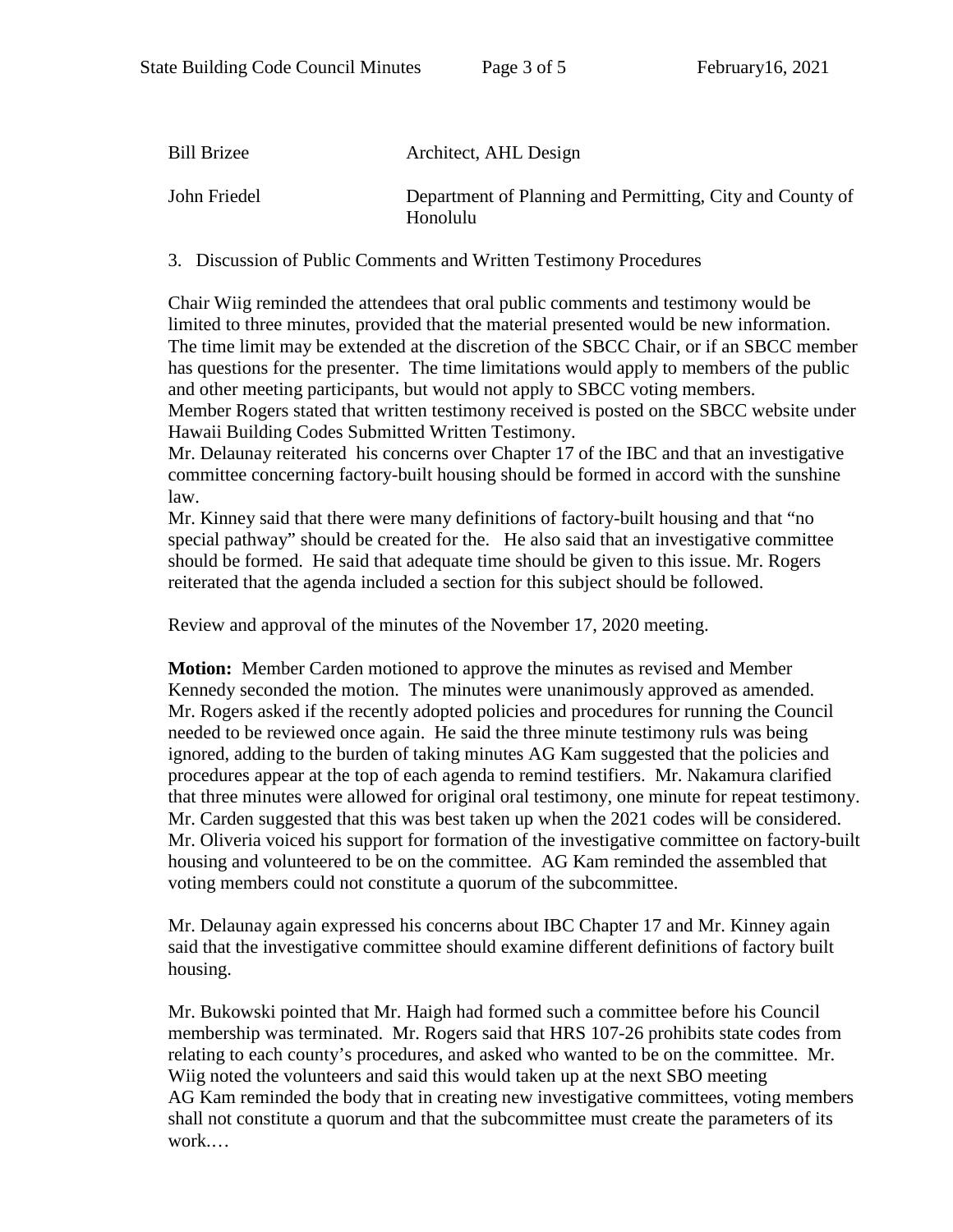3. Updates from the Investigative Committees:

Investigative committee for the Structural Provisions for the IBC and the IRC 2018 Editions. Mr. Carden said that there will be a meeting on the approved portions 2018 IBC, and that the ado-ted IRC and IEBC will be posed on the DAGS SBCC website.

Investigative committee for the Non-Structural Provisions of the IBC and the IRC 2018 Edition. Mr. Meyers reported that there will be a meeting in the near future.

- c. Investigative committee for the International Energy Conservation Code (IECC) 2018 Edition. Chair Wiig reported that the adopted IECC 2018 will be posted on the SBCC website.
- d. Investigative committee for the Uniform Plumbing Code

There were no updates.

e. Investigative committee for the Green Code

There were no updates.

f. Investigative committee for the Mechanical Code

There were no updates.

- g. Investigative committee for the State Fire Code Mr. Rogers reported that the Fire Code had been adopted by the CBO. Mr. Carden asked if any amendments had been made. Mr. Rogers replied that there were no amendments. Chair Wiig called for a vote and the Fire Code was unanimously adopted. Mr. Rogers reported that the adopted 2018 fire code would go to the counties for adoption, and that work would begin on the 2021 fire code.
- h. Investigative committee for the Energy Efficiency Code Coordination

There were no updates.

i. Investigative committee for the State Elevator Code

There were no updates.

j. Investigative committee for the International Existing Building Code (IEBC)

No report

k. Investigative committee for Boiler and Pressure Vessels

There were no updates.